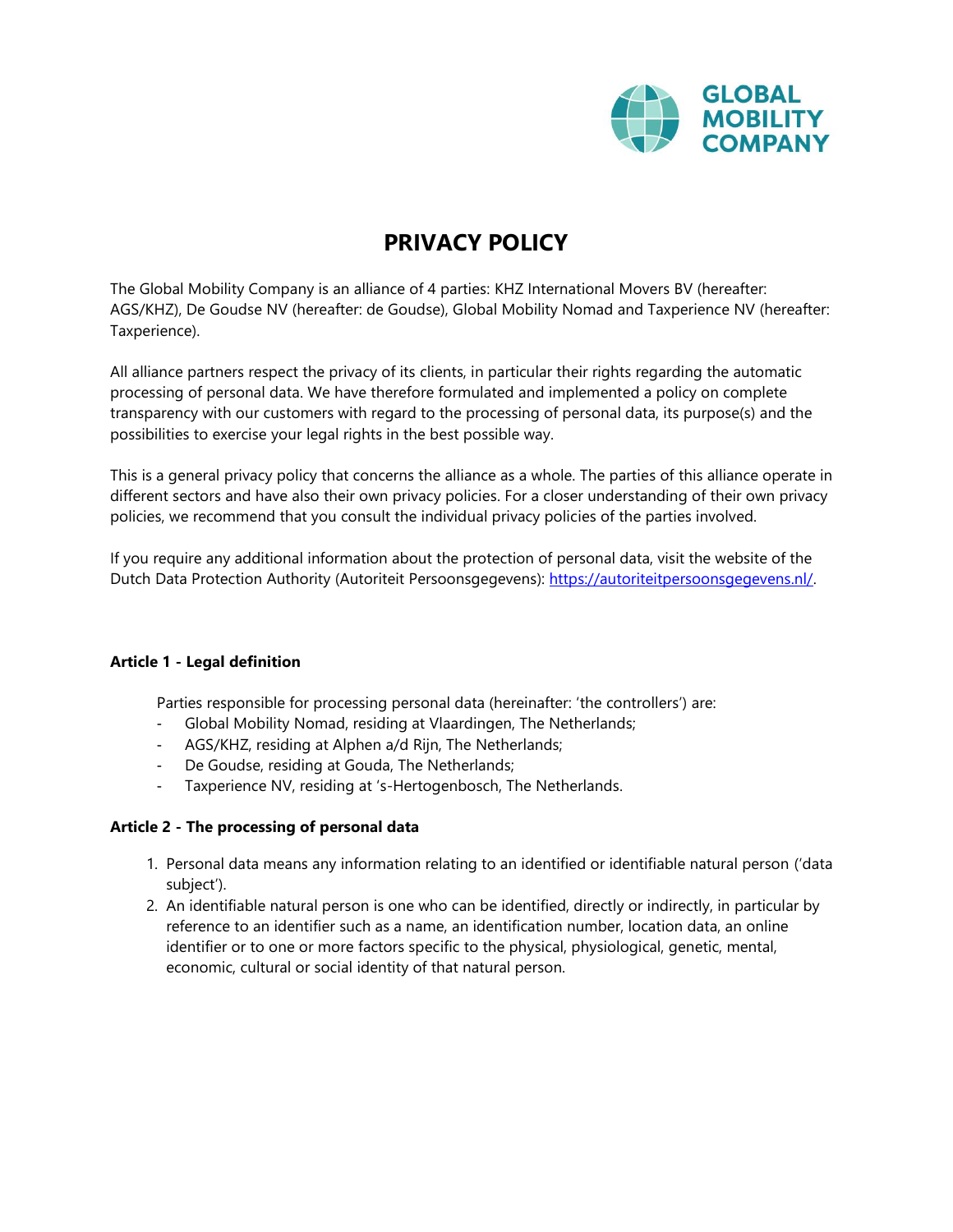

3. We process the following categories of personal data from you.

# *AGS/KHZ:*

- Contact information (name, address, email address, telephone numbers)

- Personal information (gender, date of birth, place of birth, marital status, nationality, level of education)

- Financial information (for instance bank account numbers and information regarding your income)

- Work related information (name of employer, start date of employment, employment history)

- Your BSN and V-number that we need to meet our legal obligations.

# *De Goudse:*

- Contact information (name, address, email address, telephone numbers)

- Personal information (gender, date of birth, marital status, nationality, profession)

- Insurance information (information that we need to determine the insurance premium and to prepare the insurance contract)

- Damage information (information needed to determine the damage and to process claims)

- Financial information (for instance bank account numbers and information regarding your income)

- Medical information (information to determine your health)

- Criminal records (information regarding a possible criminal record that we need to determine the insurance premium).

- Your BSN that we need to meet our legal obligations.

# *Taxperience:*

- Contact information (name, address, email address, telephone numbers)

- Personal information (gender, date of birth, place of birth, marital status, nationality, level of education)

- Financial information (for instance bank account numbers and information regarding your income, investments and net wealth)

- Work related information (name of employer, start date of employment, employment history)

- Your BSN that we need to meet our legal obligations.

# *Global Mobility Nomad:*

- Contact information (name, address, email address, telephone numbers)

- Personal information (gender, date of birth, place of birth, marital status, nationality, level of education)

- Work related information (name of employer, start date of employment, employment history)

- Your BSN and V-number that we need to meet our legal obligations.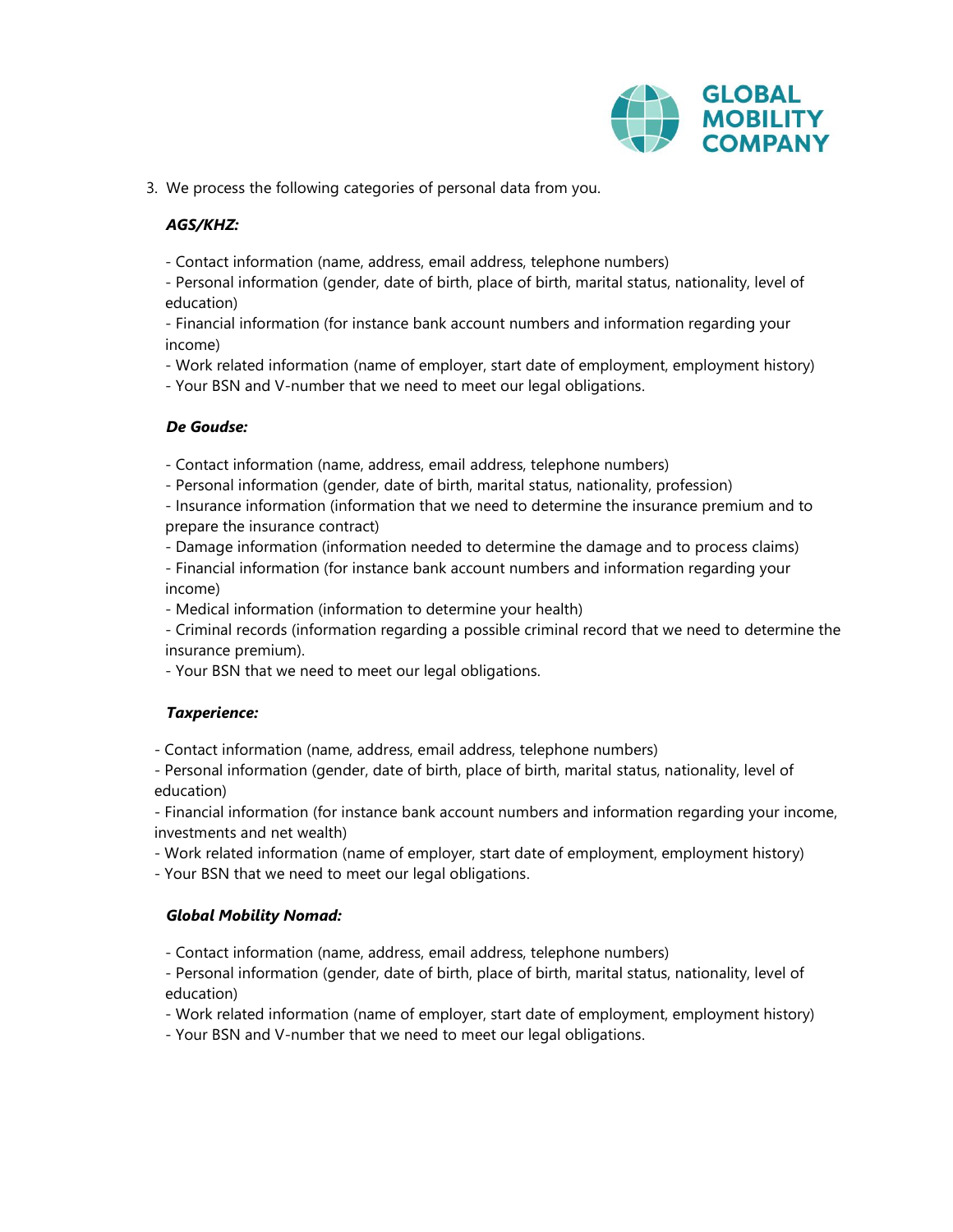

- 4. The data that we collect and process can involve information from yourself, your partner, children and other immediate family members.
- 5. Decisions are not based on the automated processing of data.

# **Article 3 – Purpose and legal basis of processing and sharing of information**

- 1. We do not collect your personal information without a purpose. Your personal data are processed for:
	- a better service to you
	- to maintain relationships with you, including concluding engagement letters and processing of invoices
	- our administration
- 2. sharing information between AGS/KHZ, De Goudse, Global Mobility Nomad and Taxperience Information will only be shared with other parties if this is needed for the execution of our services or if we are legally obliged to do so (based on legislation or a court order).
- 3. We do not collect your personal information without a legal basis. This includes the following:
	- The processing is necessary for the preparation or execution of an agreement to which you are a party.
	- The processing is necessary to comply with a legal obligation imposed on the different parties involved in this statement.
	- The processing is necessary for the promotion of a legitimate interest of the different parties involved in this statement or a third party.
	- You have given permission to process your personal data for one or more specific purposes.
	- The processing is necessary to protect vital interests of you or another person.
	- If none of the above principles is present, we may not have personal data processing.

## **Article 4 - Registration of personal data**

Your personal data are recorded in an (electronic) register.

## **Article 5 - Your rights regarding information**

1. Pursuant to Article 13 paragraph 2 sub b GDPR each data subject has the right to information on and access to, rectification, erasure and restriction of processing of his personal data, as well as the right to object to the processing and the right to data portability.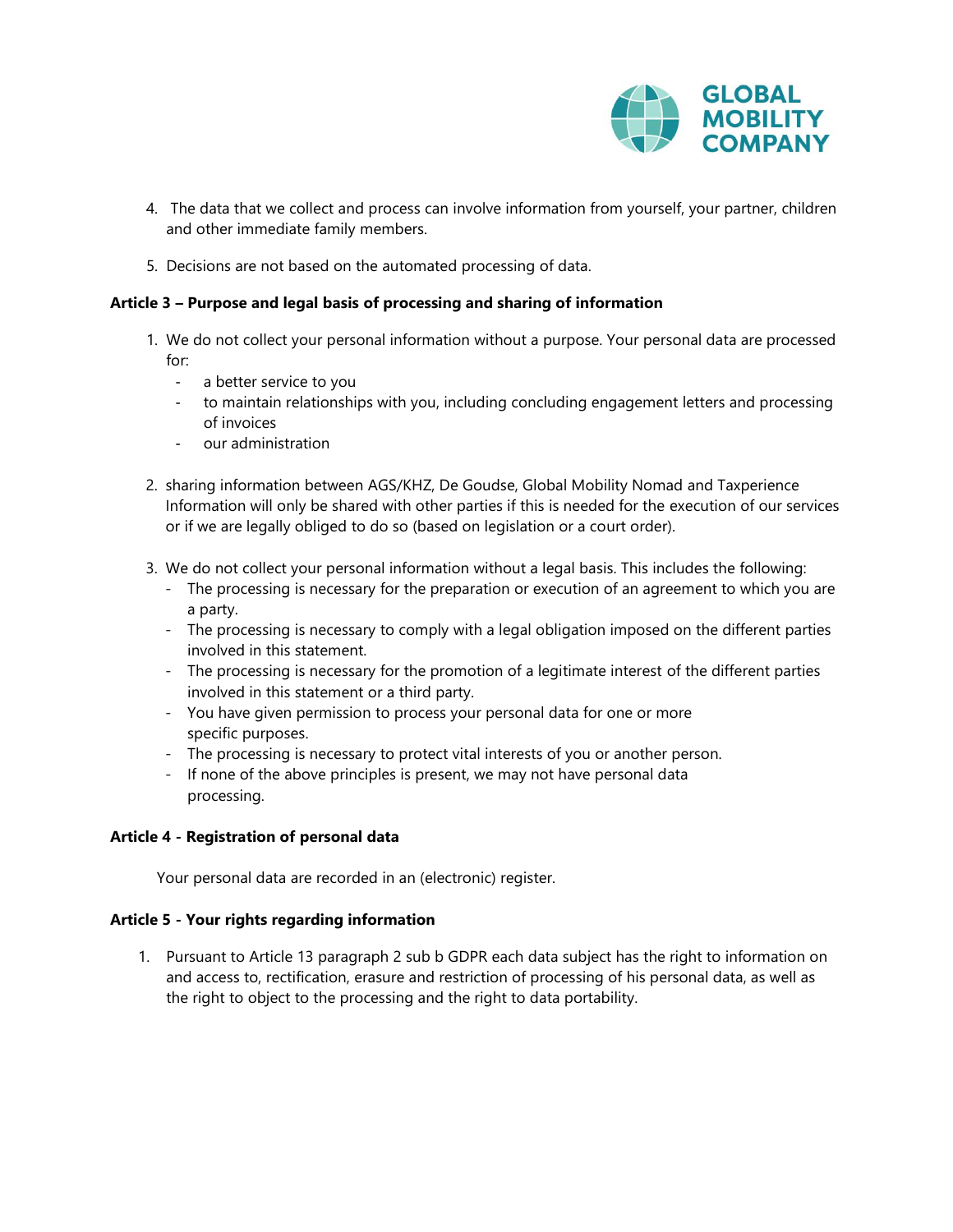

- 2. You can exercise these rights by contacting us at  $info@globalmobility company.com$ . You will be guided to the controller(s) that is/are involved with the processing of the information involved. This controller(s) will respond to your request.
- 3. Each request must be accompanied by a copy of a valid ID, on which you put your signature and state the address where we can contact you. When you send us a copy of your ID, we request you to make your photograph and BSN number unrecognizable to protect your privacy.
- 4. Within one month of the submitted request, you will receive an answer from us.
- 5. Depending on the complexity and the number of the requests this period may be extended to two months.
- 6. You have the right to lodge a complaint with the supervisory authority in the Netherlands, 'Autoriteit Persoonsgegevens', if you consider that the processing of your personal data relating to you infringes the GDPR.

## **Article 6 - Legal obligations**

In the case that you are suspected of the infringement of any law or regulation, and for which the authorities require the personal data collected by the collector, they will be provided to them after an explicit and reasoned request of those authorities, after which these personal data do not fall anymore under the protection of the provisions of this Privacy policy.

#### **Article 7 - Commercial offers**

- 1. You may receive commercial offers from us. If you do not wish to receive them (anymore), please send us an email to the following address: [info@globalmobilitycompany.com.](mailto:info@globalmobilitycompany.coml)
- 2. Your personal data will not be used for commercial purposes by other parties than stated in this document.

#### **Article 8 - Data retention**

Information that is collected for the purpose of preparing a fee quote or engagement letter will be retained for a period of 6 months. When a contract is terminated the data will be retained for one year, or longer if this is determined by law.

#### **Article 9 – Cookies**

A "cookie" is a small piece of text that a website places in the browser of the device (eg computer or smartphone) with which you visit the website. The cookie allows the website to recognize your device and is also used to optimize the performance of the website dropped. For instance by solving compatibility problems, for example to recognize your browser type and to improve the performance of the websites (eg to load the content of the pages faster).